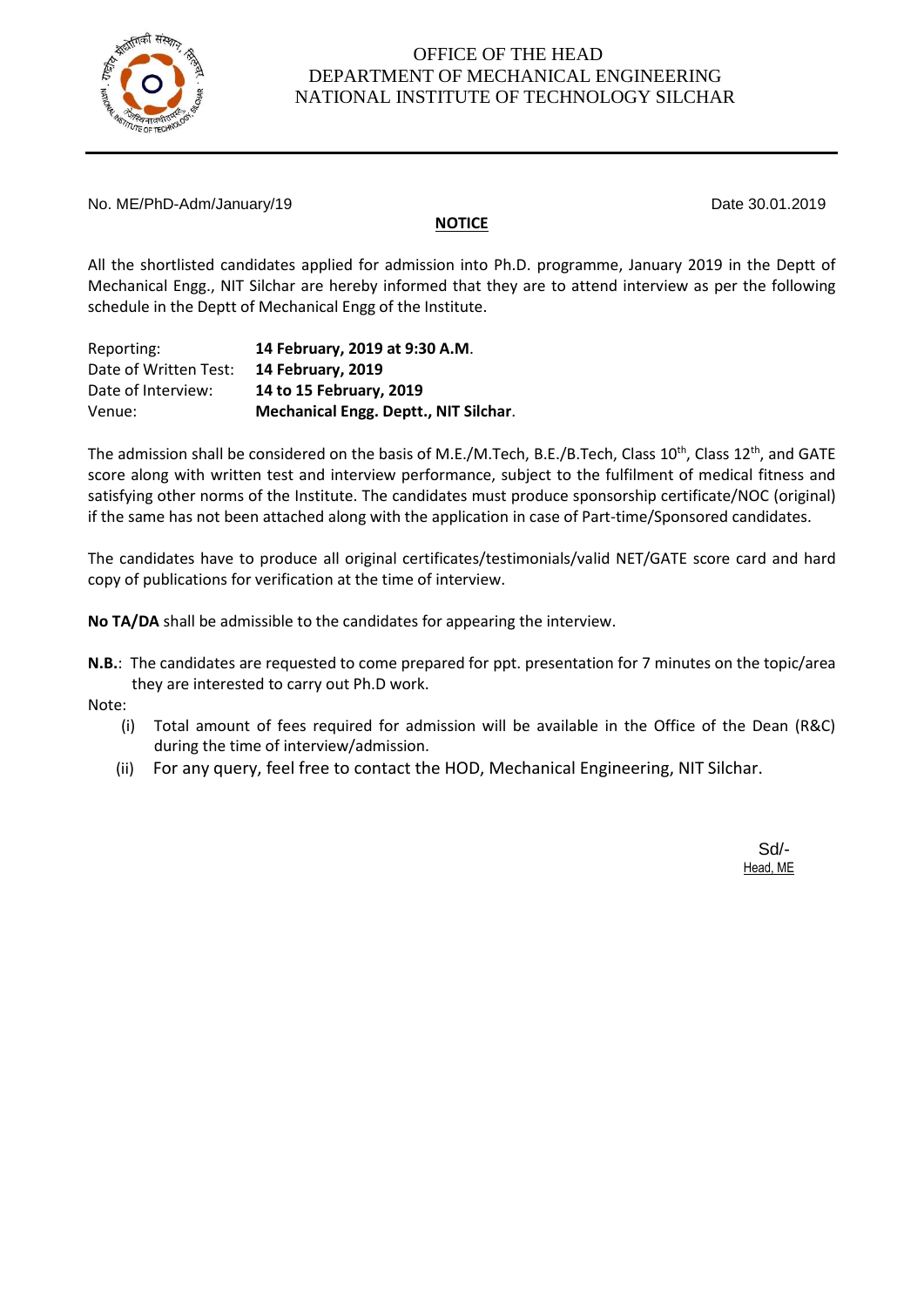

# Short Listed candidates for appearing interview for admission into 1<sup>st</sup> semester Ph.D. programme of the session commencing from January-June, 2019

--------------------------------------------------------------------------------------------------------------------------------

| Programme:            | Ph.D. Under Mech. Engg. Deptt        |
|-----------------------|--------------------------------------|
| Reporting:            | 14 February, 2019 at 9:30 A.M.       |
| Date of Written Test: | 14 February, 2019                    |
| Date of Interview:    | 14 to 15 February, 2019              |
| Venue:                | Mechanical Engg. Deptt, NIT Silchar. |
|                       |                                      |

#### **Group A**

| SI.No. | Name of Applicant       | <b>Address</b>                     | SI.No. | Name of Applicant            | <b>Address</b>                         |
|--------|-------------------------|------------------------------------|--------|------------------------------|----------------------------------------|
| 1.     | Shri Ram                | HN-86, V.P.O: Bahin, Teh:          | 33.    | <b>Trivid Reawg</b>          | Vill- New Tuikarmaw, PO- East          |
|        |                         | Hathin, District: Palwal, Haryana. |        |                              | Manu. Dist.- South Tripura, Tripura    |
| 2.     | Deshmukh Swarup Sunil   | Kalindi: B, Appartment, Flat No.:  | 34.    | Parthasarathi Deb            | C/O- Mr. Prova Ranjan Deb              |
|        |                         | 102, Disha Nagri, Beed Bypass      |        |                              | A.K Road, Border Golchakkar            |
|        |                         | Road, Aurangzabad.                 |        |                              | Dist.- West Tripura                    |
| 3.     | Samir Kumar Bera        | Vill: South Kanyanagar, P.O:       | 35.    | <b>Bishal Saha Chowdhury</b> | 04/3D UTSA Comfort Condoville,         |
|        |                         | Kanyanagar, Dist: South 24         |        |                              | New Town, Kolkata                      |
|        |                         | Parganas                           |        |                              |                                        |
| 4.     | Rishav Raj Singh        | #1859, St. No-2, Block A, Guru     | 36.    | Prabhu Prasad Sahu           | Ashok Kumar Sahu, C/O- Kamalini        |
|        |                         | Nanak Colony, Gill Road,           |        |                              | Pati, AT- Jena Sahi Jaganathpur. PO-   |
|        |                         | Ludiana-141006.                    |        |                              | Bhadrak. Pin 756100.                   |
| 5.     | Priyanka Anand          | L-1520, Sector: I, LDA Colony,     | 37.    | Akash Paul                   | C/O- Niranjan Saha (Land Lord),        |
|        |                         | Ashujana, Lucknow, Uttar           |        |                              | S/o- Madhabi Paul, Shibnagar,          |
|        |                         | Pradesh-226012                     |        |                              | Agartala.                              |
| 6.     | Ankur Singh             | Dr. DY Patil School of             | 38.    | Mohmed Imran Ahmed           | NERIST Brahmaputra Boys Hostel,        |
|        |                         | Engineering and Technology,        |        |                              | Room no:1099, Nirjuli-791109.          |
|        |                         | Lohegaon, Pune- 411047.            |        |                              |                                        |
| 7.     | Chaurasiya Rajesh Shyam | Dr. DY Patil School of             | 39.    | Anirban Dutta                | Opp. Post Office, Thanea Road, PO      |
|        |                         | Engineering and Technology,        |        |                              | and PS- Jamunamukh, Dist: Hojai,       |
|        |                         | Lohegaon, Dist: Pune.              |        |                              | State: Assam                           |
| 8.     | Aparesh Pati            | Vill- Chholagora, PO- Chaka,       | 40.    | Khalid Hussain Ansari        | House No.: 28, Station Road, Near      |
|        |                         | PS- Khatra, Dist: Bankura,         |        |                              | Gupta Paint Store, Rail Bazar-         |
|        |                         |                                    |        |                              | 208004.                                |
| 9.     | Anupama Singha          | Silchar Medical College,           | 41.    | Saurabh Tripathi             | House no.: 45/1H, Mela Road,           |
|        |                         | Ghunghoor, 6* Units, QTR No.:1,    |        |                              | shivkuti, Allahabad, Pin: 211004       |
|        |                         | Pin-788014.                        |        |                              |                                        |
| 10.    | Netrananda Behera       | Ai/PO: Markandi,                   | 42.    | Jeet Prakash Sharma          | VPO-Rajau Paraspur, Bareilly, Pin:     |
|        |                         | Via: Berlampur, Pin- 760003.       |        |                              | 243123                                 |
|        |                         |                                    |        |                              |                                        |
| 11.    | Saumya Ranjan Nayak     | Dharamaduar, PO: Ghantua,          | 43.    | Zeyaullah Ansari             | Sankardev Kutir Apartment, Flat-3B,    |
|        |                         | Dist: Balasore, State: Odisha      |        |                              | Juripar path, Six miles, Guwahati-     |
|        |                         |                                    |        |                              | 781022                                 |
| 12.    | Nandita Chakraborty     | Rabi Thakur Palli, Vill: Melaghar, | 44.    | Md Asif Equbal               | Vill-Rajdhani, PO- Salehpur-           |
|        |                         | PO: Melaghar, Dist: Sipahijala,    |        |                              | 854114, Bihar                          |
|        |                         | State: Tripura                     |        |                              |                                        |
| 13.    | Akash Raj               | Plot no. 127/B, Hardev nagar,      | 45.    | Monuj Kumar Rajuwar          | C/O- Dataram Rajuwar, Nandanpur        |
|        |                         | Barra south karrachi, Kanpur       |        |                              | kotokipukhuri bypass, Jorhat-785006    |
|        |                         | Nagar                              |        |                              |                                        |
| 14.    | Jnanaranjan Acharya     | AT: Malapada, PO: Malapada,        | 46.    | Vijay Kumar Mahakur          | Mahanadi Vihar, Bhatra, Dhanupali,     |
|        |                         | Dist: Jajpur, Odisha               |        |                              | Pin-768005, Odisha                     |
| 15.    | <b>Bateshwar Prasad</b> | Vill: Tilir, PO: Jihu,             |        | 47. Priyanka Hazarika        | Near Jorhat town rly station,          |
|        |                         | Dist: Hazaribag, State: Jharkhand  |        |                              | Godown road, Jorhat, Assam             |
| 16.    | Kumar Aditya Chandra    | C/O: Abhayananda Prasad, PO:       | 48.    | Madhusudan Painuly           | 5-near subhash Chandra bose            |
|        |                         | Narkatiaganj, West Champaran,      |        |                              | academy, Gular ghati road,             |
|        |                         | Bihar                              |        |                              | Dehradun, Uttarakhand                  |
| 17.    | Debabrata Panda         | C/O: Debasish Panda, Shekhar       | 49.    | Himanshu Prasad Raturi       | $C/O - S.K.$ Blwguna, #48, Lane no-    |
|        |                         | nagar, PO: Gunupur, Rayagada,      |        |                              | 10, Vanashthali colony, Dehradun,      |
|        |                         | Odisha                             |        |                              | Uttarakhand                            |
| 18.    | Amit Ranjan             | Dr. P. Gupta road, Bhardwaj        | 50.    | Suman Kumar Mandal           | 13, T.N. Chatterjee street, Baranagar, |
|        |                         | nagar, Begusarai, Bihar            |        |                              | PO- Noapara, Kolkata-700090            |
| 19.    | Mhatre Hitesh           | 2, Hiraguj, ITI Society, Pethe     | 51.    | Pohor Patric Debbarma        | Supari Bagan, Krishna Nagar            |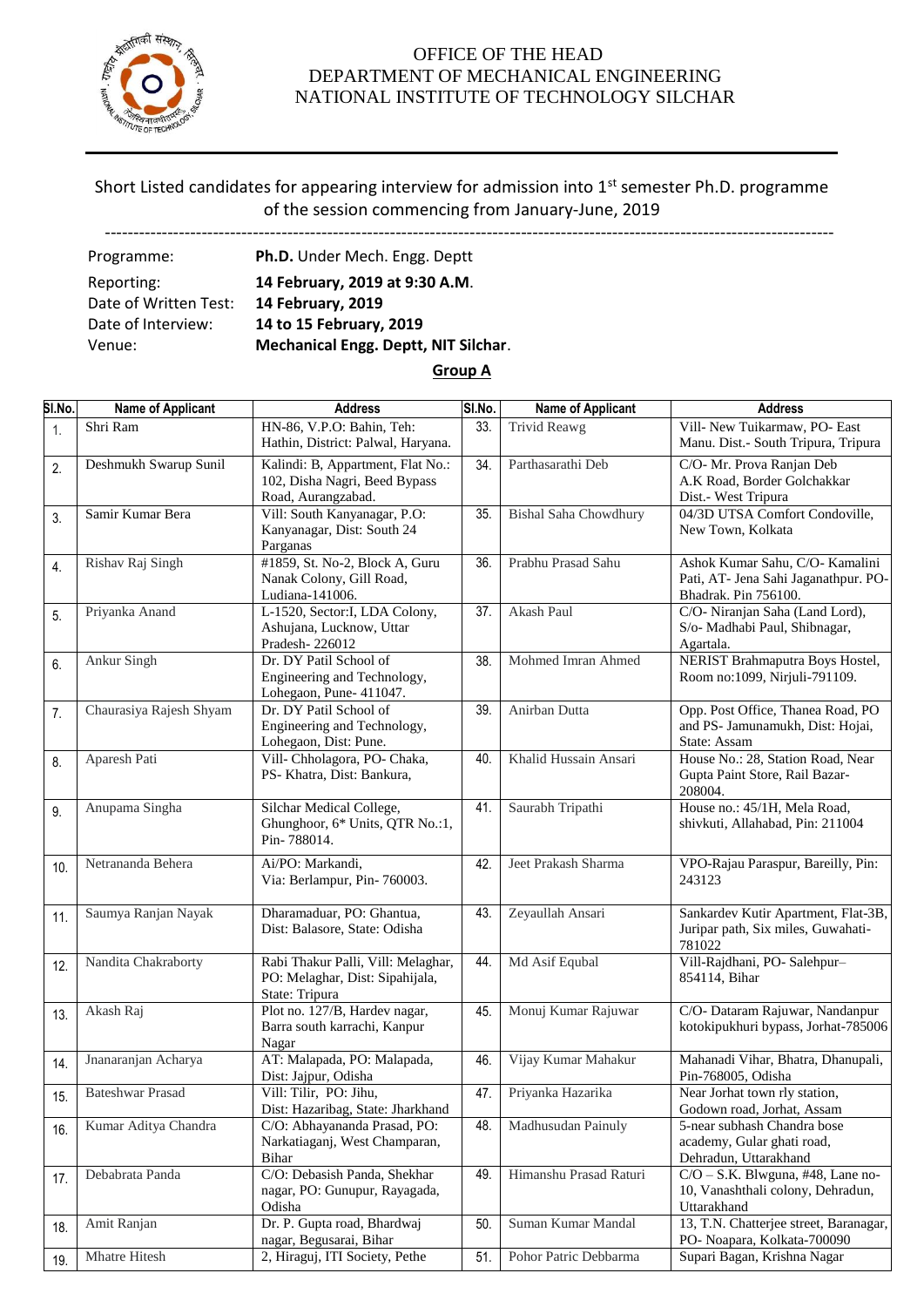

|     | Dnyaneshwar           | Nagar Road, Indira nagar, Nasik-<br>422009                                                         |     |                         | Agartala                                                                                         |
|-----|-----------------------|----------------------------------------------------------------------------------------------------|-----|-------------------------|--------------------------------------------------------------------------------------------------|
| 20. | Subrata Kushari       | Vill: Behali T.E, PO: Bedeti,<br>Dist: Biswanath Chariali, Assam                                   | 52. | Subhrajyoti Behura      | C-023, Cosmopolis, Bhubaneswar<br>Pin: 751019                                                    |
| 21. | Amit Kumar            | Flat no-7, Building no-6A, Zala<br>society, Karisma Square, Kothrud,<br>Pune $-411038$             | 53. | Anurag Chakraborti      | Vill-Kola (Uttarpara)<br>Post-Kolaghat<br>Pin-721134                                             |
| 22. | Soumikh Roy           | C/27, NTPC Kaniha, PO:<br>Deepshikha, Angul, Odisha                                                | 54. | Amrendra Kumar Singh    | C/O-Papli singh, Vill+Post-Parauna<br>Pin-841424, Bihar                                          |
| 23. | Debananda Behera      | QTR.No- B/61, AT- Ananta Vihar,<br>PO- Dera, Angul, Odisha                                         | 55. | Erry Srikanth           | 15-16-2/A, Shankar nagar,<br>Siddipet, Siddipet, Telangana                                       |
| 24. | Vemavarapu Diwakar    | C/O- M. Lisha Rani, 30-596,<br>Mushta Khan Pet, Machilipatnam-<br>521001, - Andhra Pradesh         | 56. | Pankaj Mishra           | 529 KA/1570 Pant Nagar, Khurram<br>Nagar, Lucknow, Uttar Pradesh                                 |
| 25. | Uma Sankar Mondal     | Vill- Antilapara, PO- Anantpur,<br>PS-Shyampur, Pin- 711301, Dist-<br>Howrah, State- West Bengal   | 57. | Sumit Roy               | C/O Samir Roy, Near Funland Play<br>House, Kushal Konwar Path, Ward<br>No. 9, Tinsukia, Assam    |
| 26. | Md. Saidur Rahman     | Vill- No.3, South Rangapani, PO-<br>Badla Bazar, PS- Boko, Dist-<br>Kamrup, Assam.                 | 58. | Vishal Gautam           | B1/40 Second Floor, Sewak Park<br>Extension, Dwarkamod, Uttam<br>Nagar, New Delhi, Pin-110059    |
| 27. | Mehbub Alom Mollah    | Vill-Betbari, PO-Hazirhat, PS-<br>Sukchar, City-Hatsingimari, Dist-<br>South Salmara, State- Assam | 59. | Ravi Shastri            | C/O Harendra Jha<br>Namkum Khatal, Ranchi, Jharkhand                                             |
| 28. | Ashutosh Samadhiya    | 355Kh, Jawahar Nagar East,<br>Hamirpur Road, Ghatampur,<br>Kanpur Nagar, Uttar Pradesh             | 60. | Malik Shadab            | Mohallah Subhash Nagar, Utraula<br>Balrampur, U.P, India, 271604 Dist-<br>Balrampur State-U.P    |
| 29. | Tommandru Raja Rao    | Vignan's Lara Institute of<br>Technology and Science,<br>Vadlamudi, Guntur, AP                     | 61. | Sourabh Suman           | C/O Ramnandan Prasad,<br>Vikramsheela Colony, Bhagalpur,<br><b>Bihar</b>                         |
| 30. | Jitendra kumar        | Vill- Pothahi, P.O- Basuhar, P.S-<br>Punpun, Pin-804453                                            | 62. | Nishant                 | S/O Narendra Prasad Sinha<br>Near Abhilasha Bhawan, Bhagalpur,<br>Bihar                          |
| 31. | Shyam Narayan Divakar | Vill- Chhaurahi, PO- Chhaurahi<br>Dist.- Madhubani, Bihar                                          | 63. | Vangapandu Tirupati Rao | D.No 1-42, Nandabalaga Village and<br>post, Therlam Mandal,<br>Vizianagaram Dist, Andhra Pradesh |
| 32. | Subhadip Das          | Mukherjee Para, Howrah, West<br>Bengal                                                             | 64. | Anindita Sengupta       | Krishnanagar, Agartala Tripura                                                                   |

## **Group B**

| SI.No. | <b>Name of Applicant</b> | <b>Address</b>                | SI.No. | Name of Applicant    |        | <b>Address</b>                         |
|--------|--------------------------|-------------------------------|--------|----------------------|--------|----------------------------------------|
| 1.     | Pratik Saha              | Vill: Gobindapur,             | 8.     | Prakash              | Ranjan | Flat No.: 403, Sai Morya, Mokai        |
|        |                          | P.O: Kailashahar.             |        | Tripathi             |        | Chowk, NH4 Ravet, 412101.              |
|        |                          | Dist: Unakoti, State: Tripura |        |                      |        | Dist: Pune, state: Maharashtra         |
| 2.     | Ankur Gupta              | Ajaypur Road, Sikandar        | 9.     | Sanjeev              | Kumar  | C-05, Department of mechanical         |
|        |                          | kampoo, Lashkar, Gwalior,     |        | Vishwakarma          |        | engineering, Jorhat engg.              |
|        |                          | Madhya Pradesh                |        |                      |        | College, Jorhat, Assam                 |
| 3.     | Gandhi Pullagura         | Gandhi Pullagura              | 10.    | Prince Kumar         |        | C-05, Department of mechanical         |
|        |                          | Flat No- G-4                  |        |                      |        | engineering, Jorhat engg.              |
|        |                          | Ramaiah Arcad                 |        |                      |        | College, Jorhat, Assam                 |
|        |                          | Dst.- Visakhapatnam, AP       |        |                      |        |                                        |
| 4.     | Nilesh<br>Kashinath      | Flat No. 4, Athrav Building,  | 11.    | Ravindranath Kurmam  |        | D.No:4-320,                            |
|        | Birajdar                 | Sapnanagri Society,           |        |                      |        | Mastan Manyam Colony,                  |
|        |                          | Walhekarwadi, Chinwad,        |        |                      |        | Dist: West Godavari, AP                |
|        |                          | Pune-33.                      |        |                      |        |                                        |
| 5.     | Deepak Kumar             | A-4, Type-C, NIT Sichar-      | 12.    | K.Trinath            |        | New No: 28, New colony 2 <sup>nd</sup> |
|        |                          | 788010. Dist: Cachar, State:  |        |                      |        | street extension, Adambakkam,          |
|        |                          | Assam                         |        |                      |        | Chennai                                |
| 6.     | Abhinandan Baruah        | Abhinandan Baruah, C/O        | 13.    | Ravikindi B V Murali |        | D.No:26-207-2, Subbiathola,            |
|        |                          | Lonee Goswami Baruah,         |        |                      |        | 6 <sup>th</sup> lane, Chilakaliripeta, |
|        |                          | Lakhiminagar-2, Jorhat,       |        |                      |        | Guntur, AP                             |
|        |                          | Assam.                        |        |                      |        |                                        |
| 7.     | Hanumant Popat Borate    | Buramati, Pune, Maharashtra   |        |                      |        |                                        |